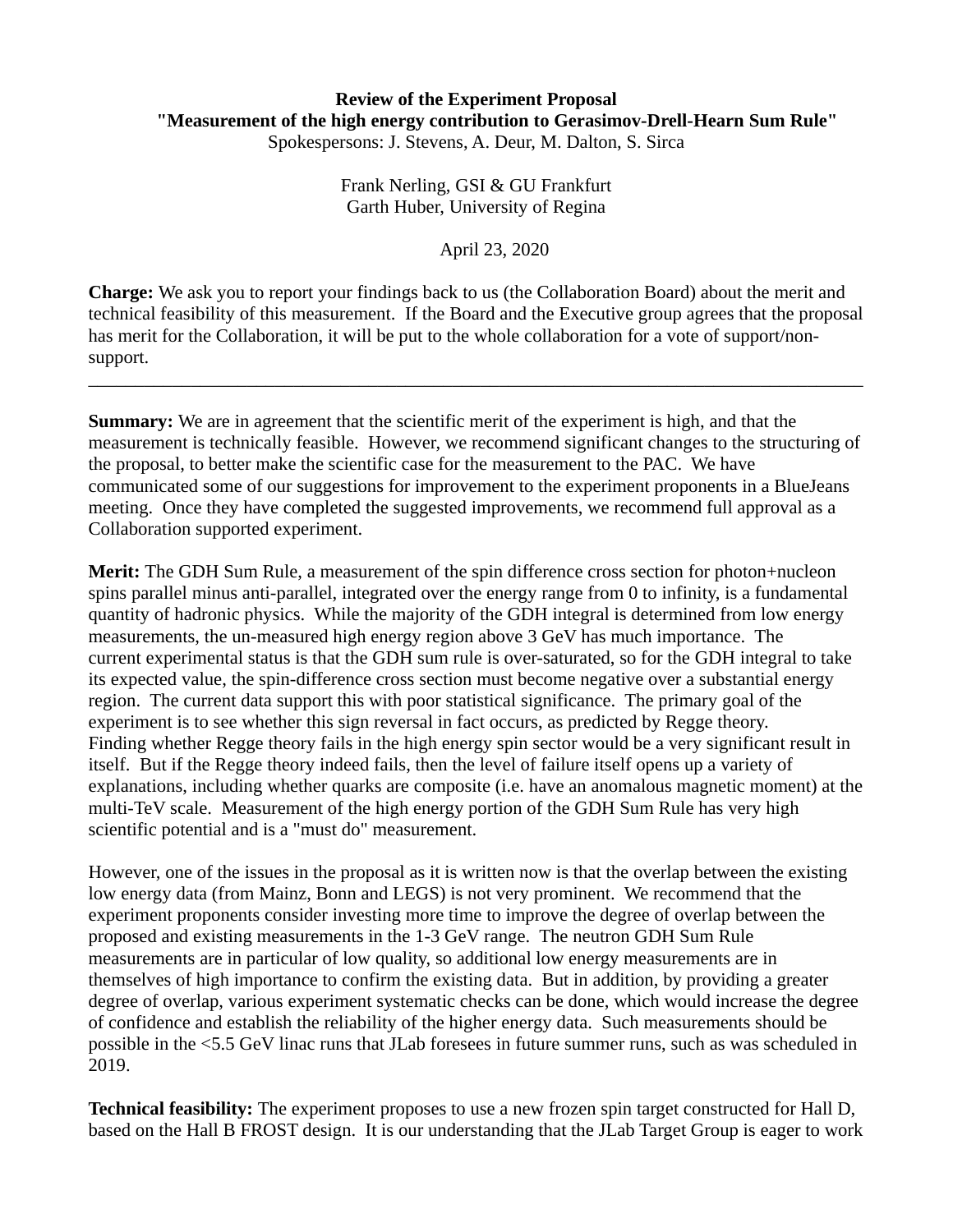on such a target, which would be capable of handling an order of magnitude higher photon flux than the Hall B target, and with a larger angular range (up to 160 deg). The Hall B target flux is restricted in part by the need to accommodate transverse target polarization, which would not be the case with the Hall D target. The combination of higher solenoid field, and improved refrigerator, should allow the intended target improvements with low technical risk.

While testing whether the GDH Sum Rule will converge, or not, require only the use of un-normalized spin difference, the other scientific goals aimed for require absolute normalization. We encourage the experiment proponents to develop this capability, as it is expected to have significant scientific dividends. We do not see this as a long-term stumbling block, as 1) the experiment has a simpler experiment trigger than GlueX, and hence the experimental acceptance issues should in principle be easier to understand, and 2) the experiment will benefit from the continuing efforts by GlueX over the next few years as the polarized target is developed.

We see a future frozen spin target for Hall D to be a very promising development which opens up a myriad of promising scientific investigations, of which the measurement of the high energy portion of the GDH Sum Rule would be a very important first part of an extended spin-physics program.

\_\_\_\_\_\_\_\_\_\_\_\_\_\_\_\_\_\_\_\_\_\_\_\_\_\_\_\_\_\_\_\_\_\_\_\_\_\_\_\_\_\_\_\_\_\_\_\_\_\_\_\_\_\_\_\_\_\_\_\_\_\_\_\_\_\_\_\_\_\_\_\_\_\_\_\_\_\_\_\_\_

### **Below are our specific comments to the spokespersons on the proposal content.**

#### **I) Chapter and page-wise referring to the proposal**

### **Chap.1:**

- a) A Feynman graph would be very useful
- b) Even though never clearly stated we guess what needs to be detected is
	- i) a hadron and
	- ii) a recoil proton or a neutron
	- This should simply be clarified once.
- Fig.1 Since this is a key figure, maybe
	- --> larger & better quality
	- $\Rightarrow$  The one from the APS Talk is better!
- Fig.2 Is this a compilation of all data presently available? The quoted Ref. is a review article dated back to 2006 ==> The latest LEGS data to be included

Related to Fig.2 and later in the document:

- o The mentioned improvement of the integral determination ( $94\% \pm 16 \mu b \rightarrow \pm 12 \mu b$ ) needs better to be explained
- o Higher emphasis should be given to the overlap with ELSA for proton
- o No overlap is presently foreseen for deuteron, why? --> we think it is important and even crucial, cf. also later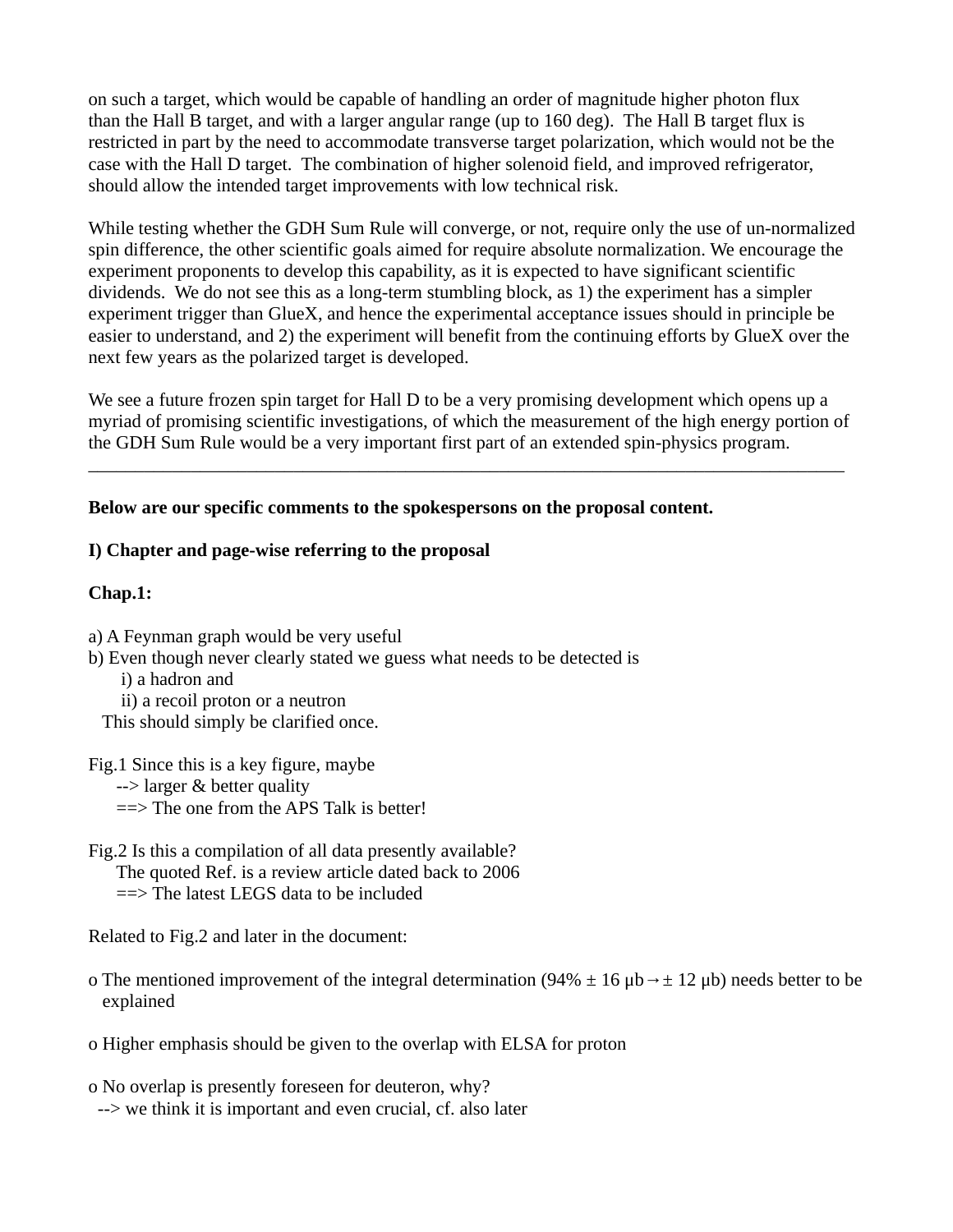==> Additional Integral plot of APS talk and better explanations needed, especially a "graphical illustration" of the 25% improvement

## **Chap.2:**

pg. 14: At the end of Sec. 2.1.3:

... 250 nm position difference can be tolerated ..

--> Is this realistic to achieve, and to what false asymmetry would such difference correspond to?

--> This adds some systematic uncertainty, we guess, not yet mentioned or covered in Chap.6?

 At the beginning of Sec.2.2 the two target options are discussed, however, the target dilution of HDice is not quantified nor the sustainability for "a high photon flux" ==> brought up on Mon, authors tend to agree

- pg.14/16 Complete information on the HDice target would strengthen the argumentation for the FROST target, we guess? (omitting numbers here looks strange).  $\Rightarrow$  brought up on Mon, authors tend to agree
- pg.17 A 12C foil is proposed to correct for dilution by unpolarized material. --> Can this be better explained how and what about systematics introduced here?
- pg.18 Parameterisations of spin structure g1 and g2 are proposed for correction --> How accurate are those, what about systematics introduced here?

 Drift chambers are mentioned for identification of the tagged photon ... --> shouldn't there be a connection be made to Fig.5, the explanation is not very clear here.

- pg.19 Also the Drift chambers are mentioned to identify individual channels, which are mentioned several times here and there ...
	- --> Can you specify which individual channels you have in mind for instance, and also make clear for what purposes they are needed / planned to be employed?

 You give quite some numbers of solid angles for LEGS and ELSA, and claim comparability for Hall-D, could you (more) clearly quote the information what the Hall-D solid angles are?

- pg.20 The ν value characterizing a given event ...
	- --> This sentence is badly and misunderstandably phrased (i.e. ν cannot be measured using the tracking info)

 You state that the accidentals are below 25% which is in line with Fig.5, but a priori 25% is a huge contribution, so why this "does not cause significant issues" needs to be explained/argued.

Also no mentioning in Chap.6.

### **Sec.3.2:**

pg.20: What is the threshold on the energy deposit in the calorimeters used for triggering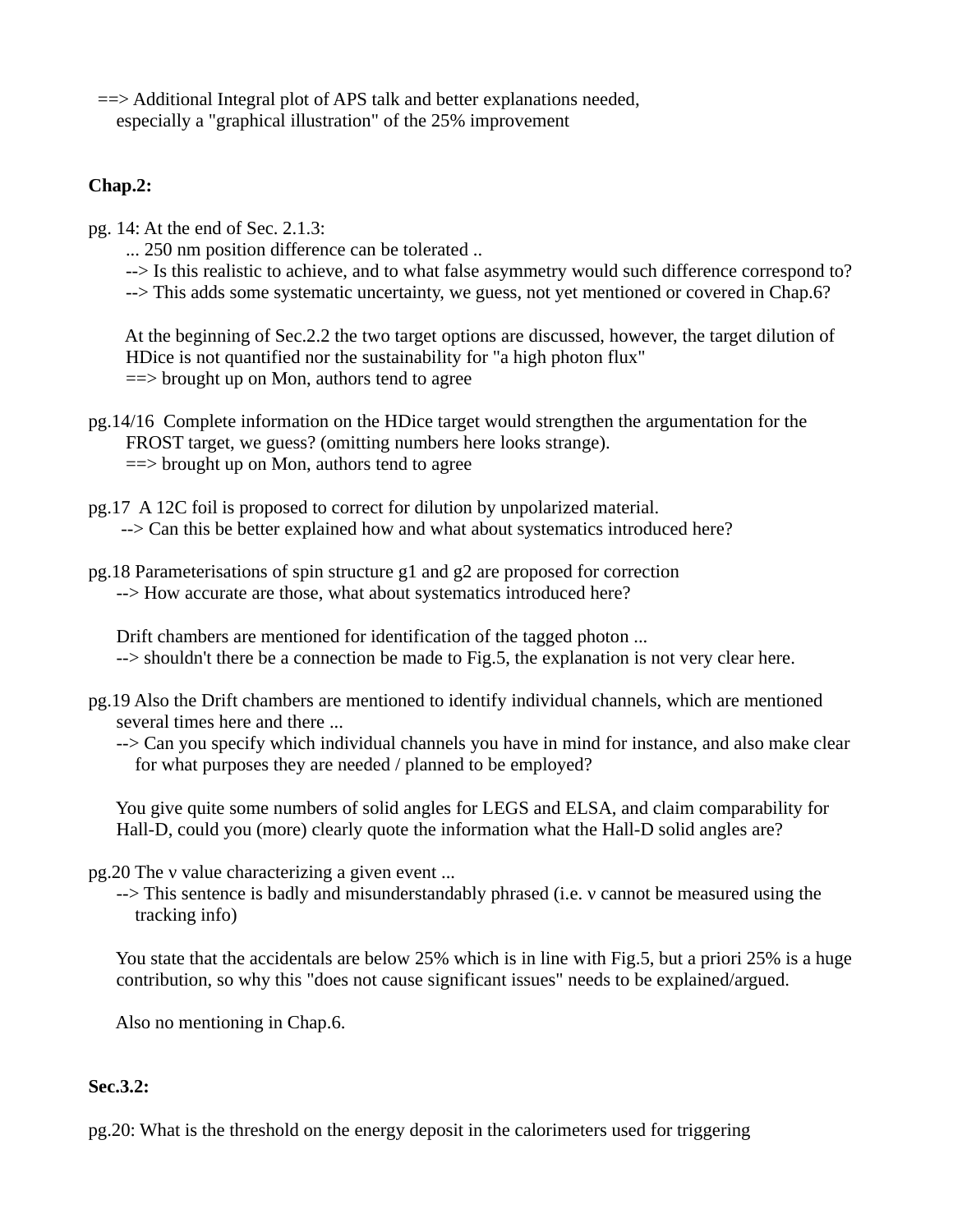# **Sec.3.3:**

pg.21: Again exclusive events are mentioned, for which a kinematic fit can be applied ...

 --> Again, pls. specify at least exemplarily which channels you have in mind and what and how to learn from them (just systematic checks is too vague).

# **Chap.4:**

pg.21: According to which model events are generated pg.22: Especially for the resonance region some more details or a Ref. to be added.

# **Chap.5:**

Fig.9: Why not including the fit that is mentioned in the caption?

pg.25: ... results in Tab.5.5 --> should be Tab.1, we guess? pg.26: ... Tab.1 Caption: ... Fig.5 .. --> should be Fig.11?

Fig.10: The large gap below 3 GeV should get more emphasis, cf. also our general comments

# **Chap.6:**

pg.28: Fig. 6 shows merely statistical errors, but ok if meant systematic errors on detection efficiencies can be estimated using the MC chain.

 But what about theta/phi acceptances? (i.e. the known acceptance holes)

pg.29: If you say that "A need not be measured over the full ν coverage", you make the assumption that the ν-dependence would be flat, which probably is not true, is it?

"Alternatively, ...." --> Clearly, the acceptance need to be modelled.

Last paragraph on that page: "From the first method ..."

 --> We cannot follow and understand how you come to the 25% corresponding to lowering the error on the integral from 16 μb down to 12 μb. This important paragraph and calculation needs to be rephrased and completed so that the reader can follow the steps of the proper calculation.

Fig.13: Again, we think the overlap to the ELSA data, means data below 3 GeV should get more emphasis, especially here:

There might be an energy dependence of the scale factor.

- $\Rightarrow$  Also brought up on Mon, authors got our point ..., even though:
	- worries on conflicts with plans by Hall-D
	- Question to be clarified about beam time, any

limitation for others when running in summer?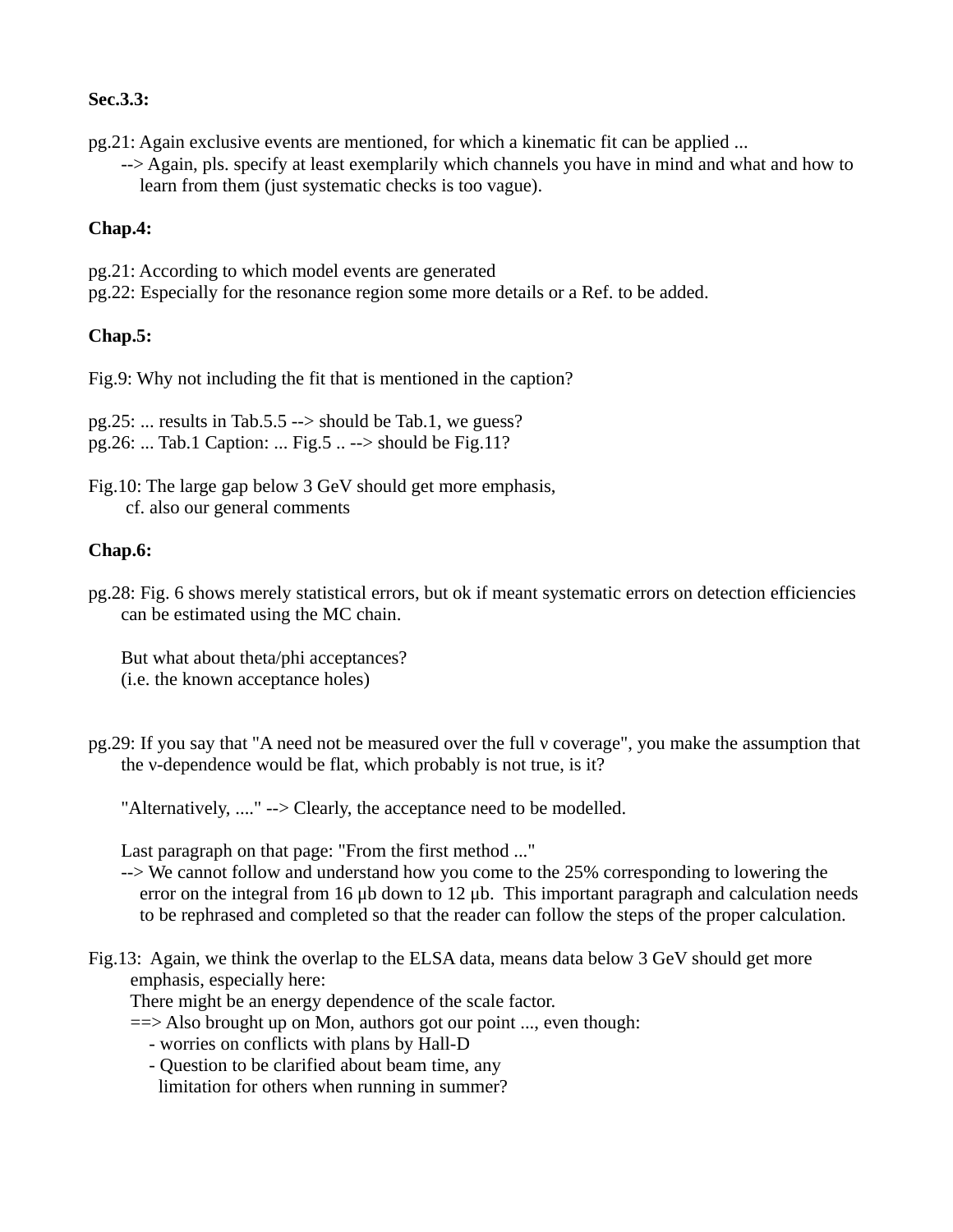# **Chap.7:**

pg.31: ... each of the three Pair Spectrometer configurations.

--> you were talking only about two, isn't it? What is the third one?

 $\equiv$  =  $\equiv$  misleading phrasing in proposal, clarified

## **Chap.8:**

Sec.8.2 We are of the opinion that this part needs a lot of clarification. Can you really determine the Compton amplitude?

One issue is the huge  $\pi^0$  background orders of magnitude larger than the Compton part.

Sec.8.3 The first intro part (pg.34) need better explanations and a better profile.

 It seems that here really an impact will be achieved, which however, is not sufficiently well described and explained.

 E.g. also the last paragraph (pg.35) is just repeating the impressive factors of about 30 and 10 mentioned earlier already. This topic should be better explained and profiled. ==> In APS talk on Mon different factors were quoted, namely 38 and 14 or so, to be double checked

Sec.8.5 Large paragraph largely not so relevant, knowledge of g1 needs electron beam

Sec.8.7 Big question: Are ±12μb indeed sufficient to constrain quark compositeness? If yes, would be great ... Anyhow and especially if not move this connection (shortened to the intro part on GDH in general)

 Otherwise, it seems this is just a nice physics case for a high precision low ν-range measurement?!

 ==> Brought up, authors agreed to restructure and try to quantify under assumption of a GDH violation of e.g. 3σ significance

Sec.9 Summary

pg.40: Bjorken's citation is repeated here ..., once is enough.

 --> In general, some parts of the summary might be better placed in the introductory part, it seems to us.

==> Brought up, authors agreed

.... Secondary goals for the proposal require absolute normalization.

Fig.14: What do we learn from those figures showing the ν part below 2 GeV, especially the lower figure, also not discussed in the text.